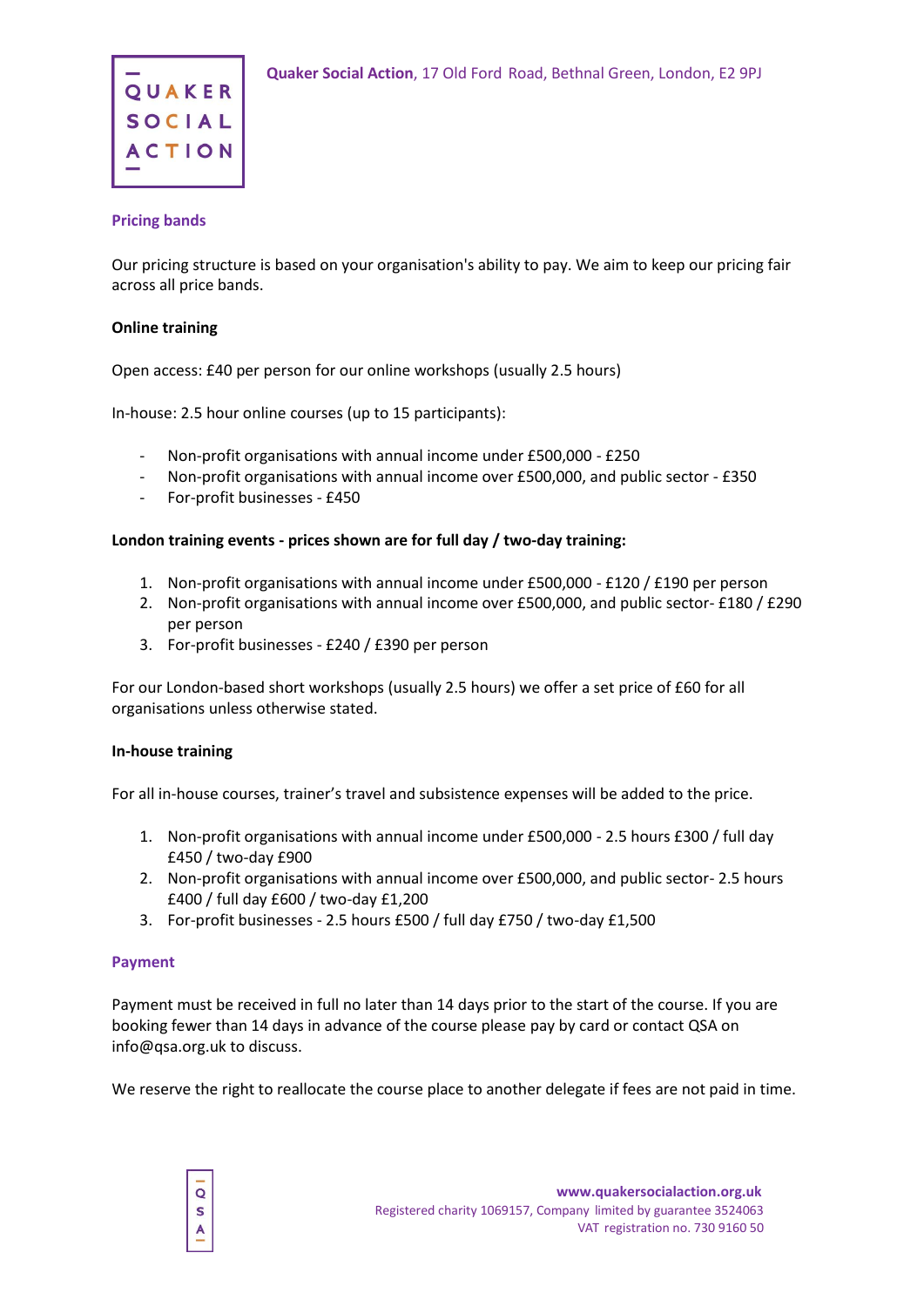### **Discount Codes**

Please ensure that any discount codes are applied to your purchase before finalising your payment. These codes cannot be added to your purchase at a later date.

### **Confirmation of your booking**

Our terms and conditions will apply at the time your booking request is received and you are liable for payment of the fees.

If you book your training course online you will receive an email acknowledging your booking request and payment. Please check the details of the booking are correct and if you would like to make any amendments to your booking please contact us on 0208 983 5030 or [events@qsa.org.uk.](mailto:events@qsa.org.uk)

In the unlikely event that the training has been over-booked, we will contact you to either change to a different date or arrange a refund to the payment card.

If you do not receive a confirmation email please check your junk mailbox first, before contacting us to confirm the status of your order.

When we have processed your booking we will send you an invoice or receipt, and a delegate confirmation by email. This usually takes up to 24 hours.

#### **Substituting your place for another colleague/person**

At any stage after the booking is made, if you wish to transfer a place on a course to another delegate please email your request to [events@qsa.org.uk](mailto:events@qsa.org.uk) and we will send an acknowledgement once processed.

#### **Transferring courses**

Please email your request to [events@qsa.org.uk](mailto:events@qsa.org.uk) and we will contact you to confirm your transfer. Bookings can be transferred once.

#### **Cancelling courses**

 $\overline{O}$  $\overline{\mathbf{s}}$ 

If you are not able to attend your course or you wish to cancel and you do not wish to transfer an alternative date in the future, the following charges will apply:

- 21+ working days prior to the event 20%
- 1-20 working days prior to the event 100%
- Non-attendance on the day 100%

Please email your full booking details to [events@qsa.org.uk](mailto:events@qsa.org.uk) and we will contact you to confirm the cancellation.